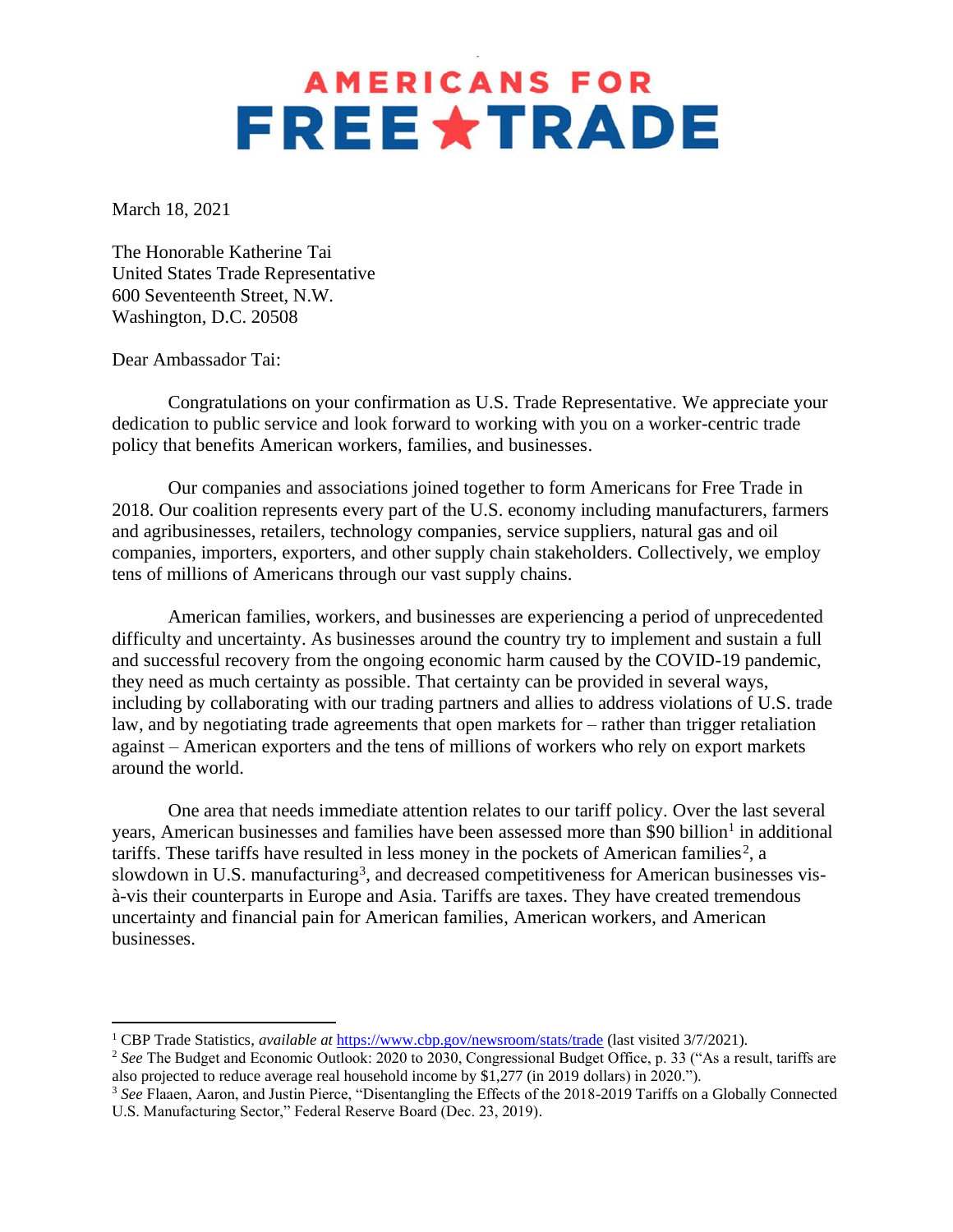We appreciate USTR's decision to extend for six months product exclusions on medicalcare and other products needed to respond to the COVID-19 pandemic. This was an important first step to providing relief, but more can be done. As your office considers how best to deploy U.S. trade policy tools to address the ongoing public health and economic crises, we urge USTR to examine closely the negative impact that tariffs have caused to American families, American workers, and American businesses over the last several years and consider a thorough study of whether they have met their stated objectives. This should include an economic analysis regarding the impact of the tariffs in key areas, such as American jobs, manufacturing, competitiveness, innovation, and economic growth. In addition, we urge USTR to examine the effectiveness of the tariffs and the section 301 product exclusion process administered over the last several years.

As USTR conducts these important reviews, we also urge you to take the following immediate actions:

- Reinstate the section 301 product exclusion process, including a retroactive extension for product exclusions that expired during 2020 to provide economic relief and predictability for American businesses, workers, and families;
- Improve the section 301 product exclusion process to ensure it is administered in a fair, transparent, and predictable manner and then initiate a new product exclusion request opportunity;
- For all goods that are needed to respond to COVID-19, provide exclusions for the period beginning on the effective date of the initial COVID-19 national emergency declaration and concluding one year after termination of the COVID-19 national emergency; and
- Resolve ongoing trade disputes through targeted actions and concerted bilateral and multilateral engagement -- measures that reduce trade barriers and open markets for American exporters rather than impose additional financial burdens on American families, businesses, and workers through tariffs and close markets when trading partners retaliate.

Lifting the additional tariffs is a simple, straightforward way to provide an economic boost to American families, American workers, and American businesses and to help ensure a successful economic recovery. It is also an important step to repairing relationships with U.S. trading partners and allies and restoring our standing on the world stage.

Again, we congratulate you on your historic confirmation. We would like to request a meeting with you to discuss how we can work with you on a trade policy agenda that tackles the unprecedented challenges facing American families, workers, and businesses.

Sincerely,

Accessories Council ACT | The App Association Agriculture Transportation Coalition (AgTC) ALMA, International (Association of Loudspeaker Manufacturing and Acoustics) American Apparel & Footwear Association (AAFA)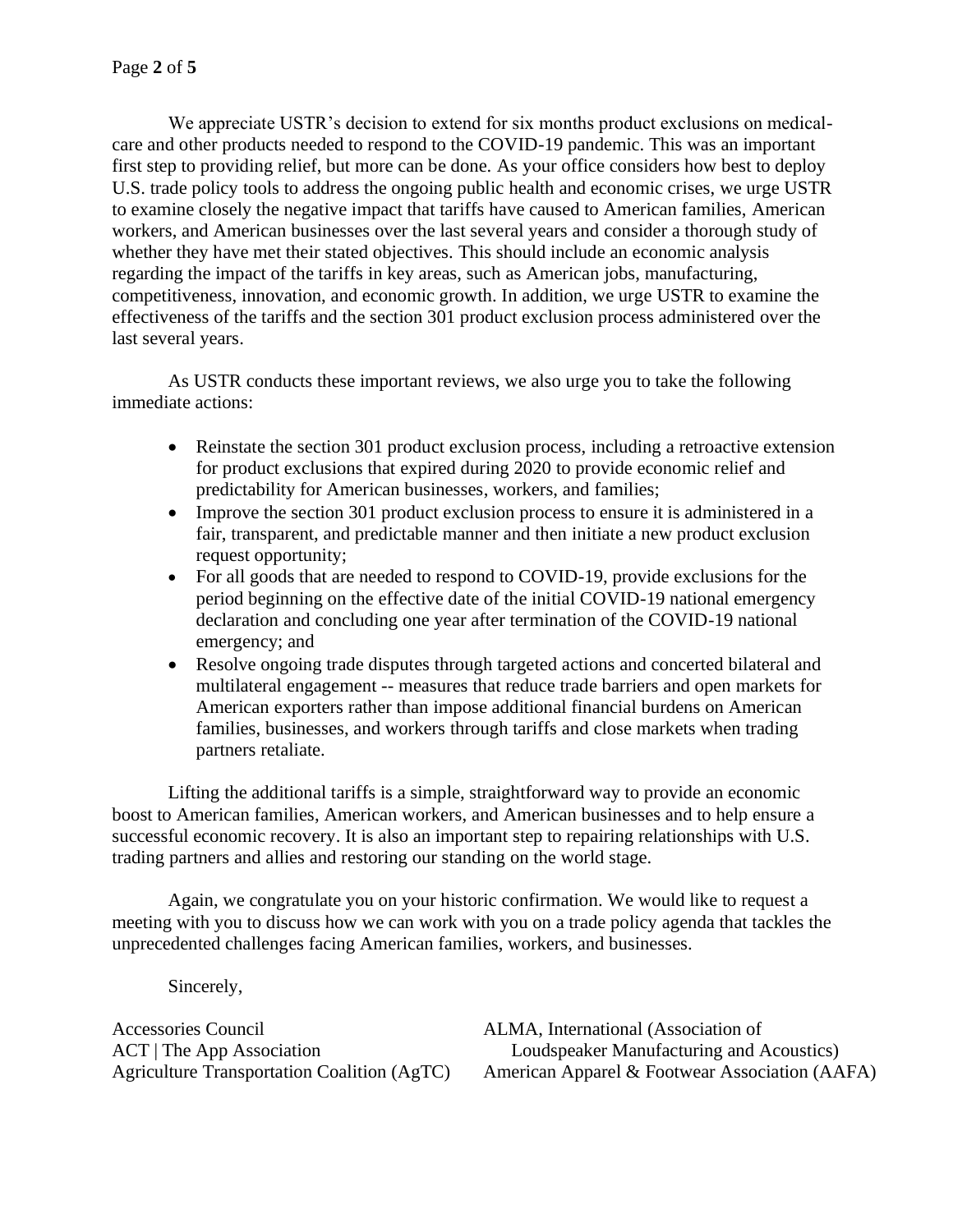American Association of Exporters and Importers (AAEI) American Association of Port Authorities American Bakers Association American Bridal & Prom Industry Association (ABPIA) American Chemistry Council American Down and Feather Council American Fly Fishing Trade Association American Home Furnishings Alliance American Lighting Association American Petroleum Institute American Pyrotechnics Association American Rental Association American Specialty Toy Retailing Association American Wind Energy Association Arizona Technology Council Arkansas Grocers and Retail Merchants Association Association For Creative Industries Association for PRINT Technologies Association of American Publishers Association of Equipment Manufacturers (AEM) Association of Home Appliance Manufacturers Auto Care Association Beer Institute BSA | The Software Alliance California Retailers Association Carolina Loggers Association Chemical Industry Council of Delaware (CICD) Coalition of New England Companies for Trade (CONECT) Coalition of Services Industries (CSI) Colorado Retail Council Columbia River Customs Brokers and Forwarders Assn. Computer & Communications Industry Association (CCIA) Computing Technology Industry Association (CompTIA) Consumer Brands Association Consumer Technology Association Council of Fashion Designers of America (CFDA)

CropLife America Customs Brokers & Freight Forwarders Assn. of Washington State Customs Brokers & Freight Forwarders of Northern California Distilled Spirits Council of the United States Electronic Transactions Association Experiential Designers and Producers Association Fashion Accessories Shippers Association (FASA) Fashion Jewelry & Accessories Trade Association Flexible Packaging Association Florida Ports Council Florida Retail Federation Footwear Distributors and Retailers of America (FDRA) Fragrance Creators Association Game Manufacturers Association Gemini Shippers Association Georgia Retailers Global Chamber® Global Cold Chain Alliance Greeting Card Association Halloween Industry Association Home Fashion Products Association Home Furnishings Association Household and Commercial Products Association Idaho Retailers Association Illinois Retail Merchants Association Independent Office Products & Furniture Dealers Association (IOPFDA) Indiana Retail Council Information Technology Industry Council (ITI) International Association of Amusement Parks and Attractions (IAAPA) International Bottled Water Association (IBWA) International Foodservice Distributors Association International Housewares Association International Warehouse and Logistics Association International Wood Products Association Internet Association ISSA - The Worldwide Cleaning Industry Association Jeweler's Vigilance Committee Juice Products Association (JPA) Juvenile Products Manufacturers Association Leather and Hide Council of America Licensing Industry Merchandisers' Association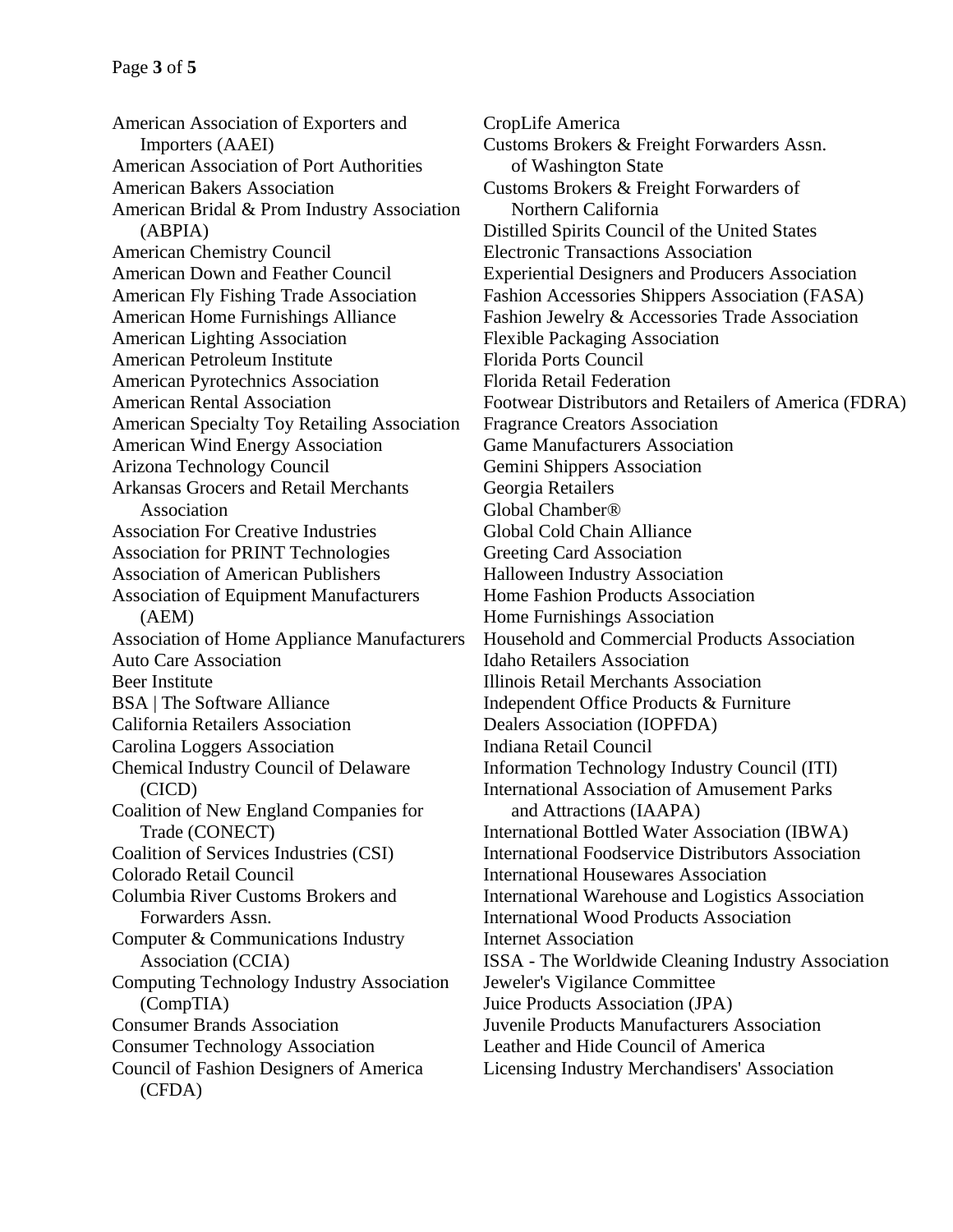Los Angeles Customs Brokers and Freight Forwarders Assn. Louisiana Retailers Association Maine Grocers & Food Producers Association Maine Lobster Dealers' Association Maritime Exchange for the Delaware River and Bay Maryland Retailers Association Methanol Institute Michigan Chemistry Council Michigan Retailers Association Minnesota Retailers Association Missouri Retailers Association Motor & Equipment Manufacturers Association Motorcycle Industry Council NAPIM (National Association of Printing Ink Manufacturers) National Association of Chain Drug Stores (NACDS) National Association of Chemical Distributors (NACD) National Association of Foreign-Trade Zones (NAFTZ) National Association of Home Builders National Association of Music Merchants National Association of Printing Ink Manufacturers National Association of Trailer Manufacturers (NATM) National Confectioners Association National Council of Chain Restaurants National Customs Brokers and Freight Forwarders Association of America National Fisheries Institute National Foreign Trade Council National Grocers Association National Lumber and Building Material Dealers Association National Marine Manufacturers Association National Restaurant Association National Retail Federation National Ski & Snowboard Retailers Association National Sporting Goods Association Natural Products Association

New Jersey Retail Merchants Association North American Association of Uniform Manufacturers and Distributors (NAUMD) North Carolina Retail Merchants Association Ohio Council of Retail Merchants Outdoor Industry Association Pacific Coast Council of Customs Brokers and Freight Forwarders Assns. Inc. Pennsylvania Retailers' Association PeopleforBikes Personal Care Products Council Pet Industry Joint Advisory Council Petroleum Equipment & Services Association Plumbing Manufacturers International Power Tool Institute (PTI) Promotional Products Association International Recreational Off-Highway Vehicle Association Retail Association of Maine Retail Council of New York State Retail Industry Leaders Association Retailers Association of Massachusetts RISE (Responsible Industry for a Sound Environment) San Diego Customs Brokers and Forwarders Assn. SEMI Semiconductor Industry Association (SIA) Snowsports Industries America Society of Chemical Manufacturers & Affiliates Software & Information Industry Association (SIIA) South Dakota Retailers Association Specialty Equipment Market Association Specialty Vehicle Institute of America Sports & Fitness Industry Association TechNet Telecommunications Industry Association (TIA) Texas Retailers Association Texas Water Infrastructure Network The Airforwarders Association The Fertilizer Institute The Hardwood Federation The Toy Association Travel Goods Association Truck & Engine Manufacturers Association (EMA) United States Council for International Business United States Fashion Industry Association US Global Value Chain Coalition US-China Business Council